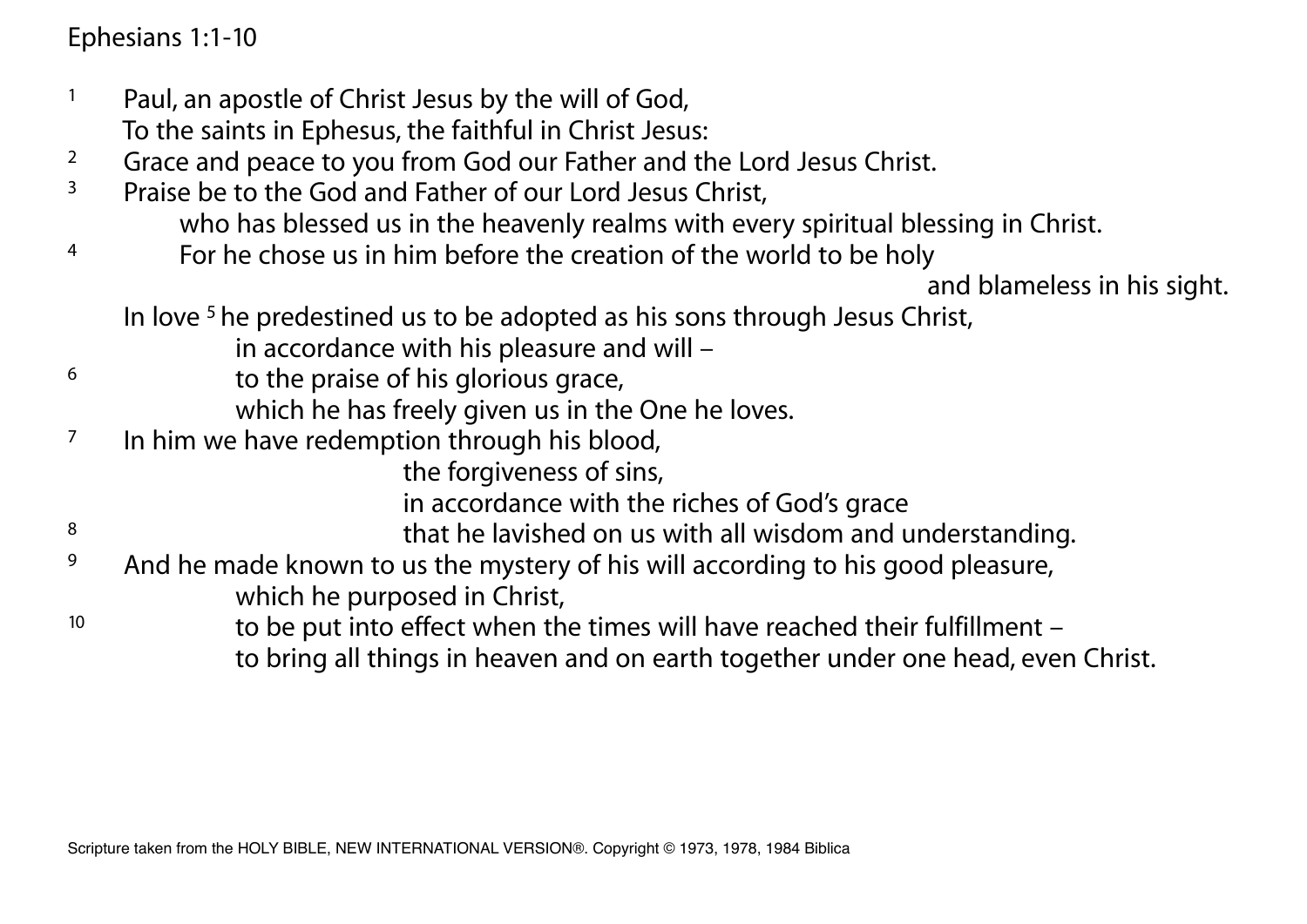Ephesians 1:11-14

 $11$  In him we were also chosen. having been predestined according to the plan of him who works out everything in conformity with the purpose of his will, 12 **in order that we**  who were the first to hope in Christ, might be for the praise of his glory.  $13$  And you also were included in Christ when you heard the word of truth, the gospel of your salvation. Having believed, you were marked in him with a seal, the promised Holy Spirit, 14 who is a deposit guaranteeing our inheritance until the redemption of those who are God's possession

– to the praise of his glory.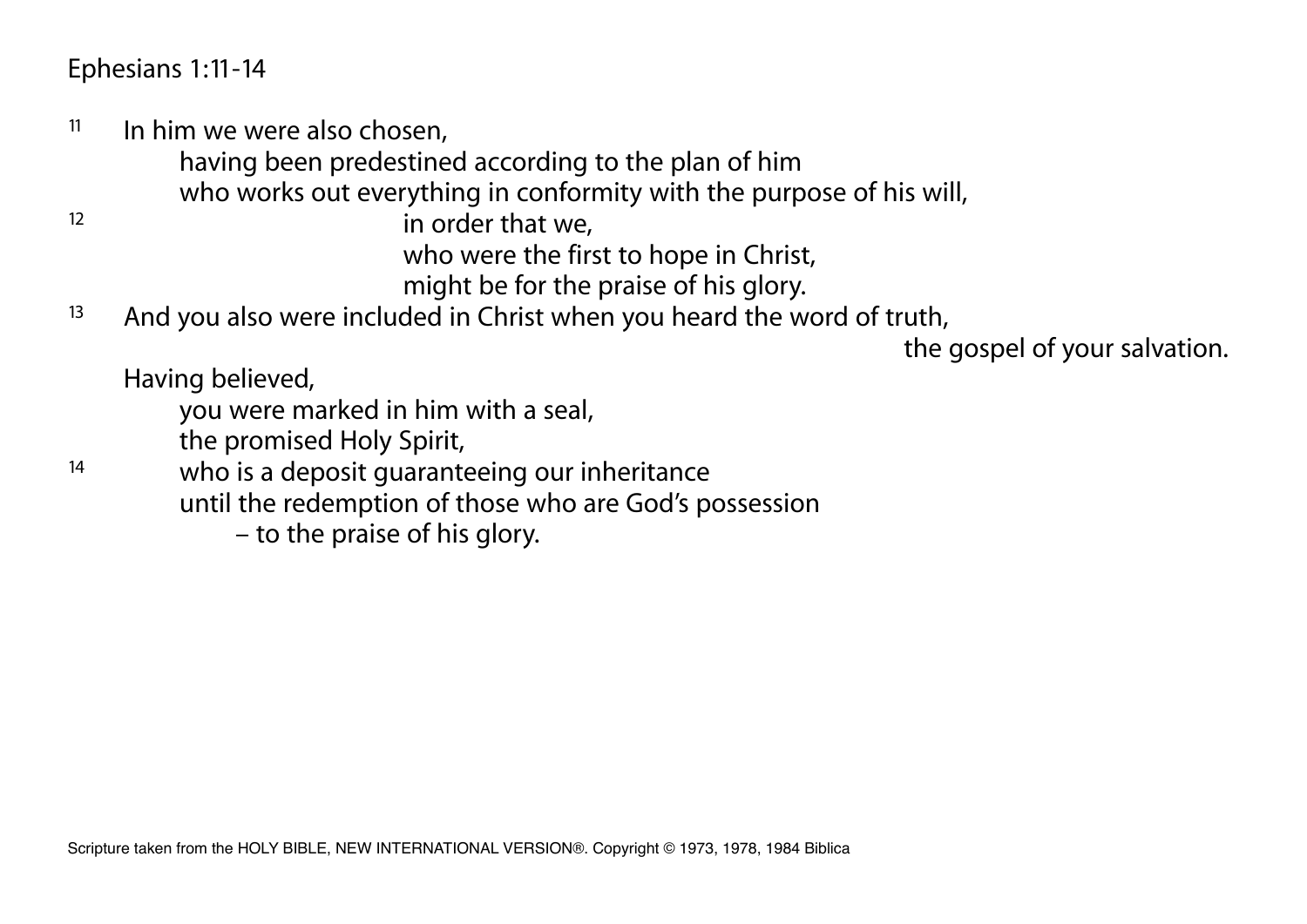### Ephesians 1:15-23

15 For this reason, ever since I heard about your faith in the Lord Jesus and your love for all the saints, <sup>16</sup> I have not stopped giving thanks for you, remembering you in my prayers. <sup>17</sup> I keep asking that the God of our Lord Jesus Christ, the glorious Father, may give you the Spirit of wisdom and revelation, so that you may know him better.  $18$  I pray also that the eyes of your heart may be enlightened in order that you may know the hope to which he has called you, the riches of his glorious inheritance in the saints, 19 and his incomparably great power for us who believe. That power is like the working of his mighty strength, 20 which he exerted in Christ when he raised him from the dead and seated him at his right hand in the heavenly realms, far above all rule and authority, power and dominion, and every title that can be given, not only in the present age but also in the one to come. 22 And God placed all things under his feet and appointed him to be head over everything for the church, <sup>23</sup> which is his body, the fullness of him who fills everything in every way.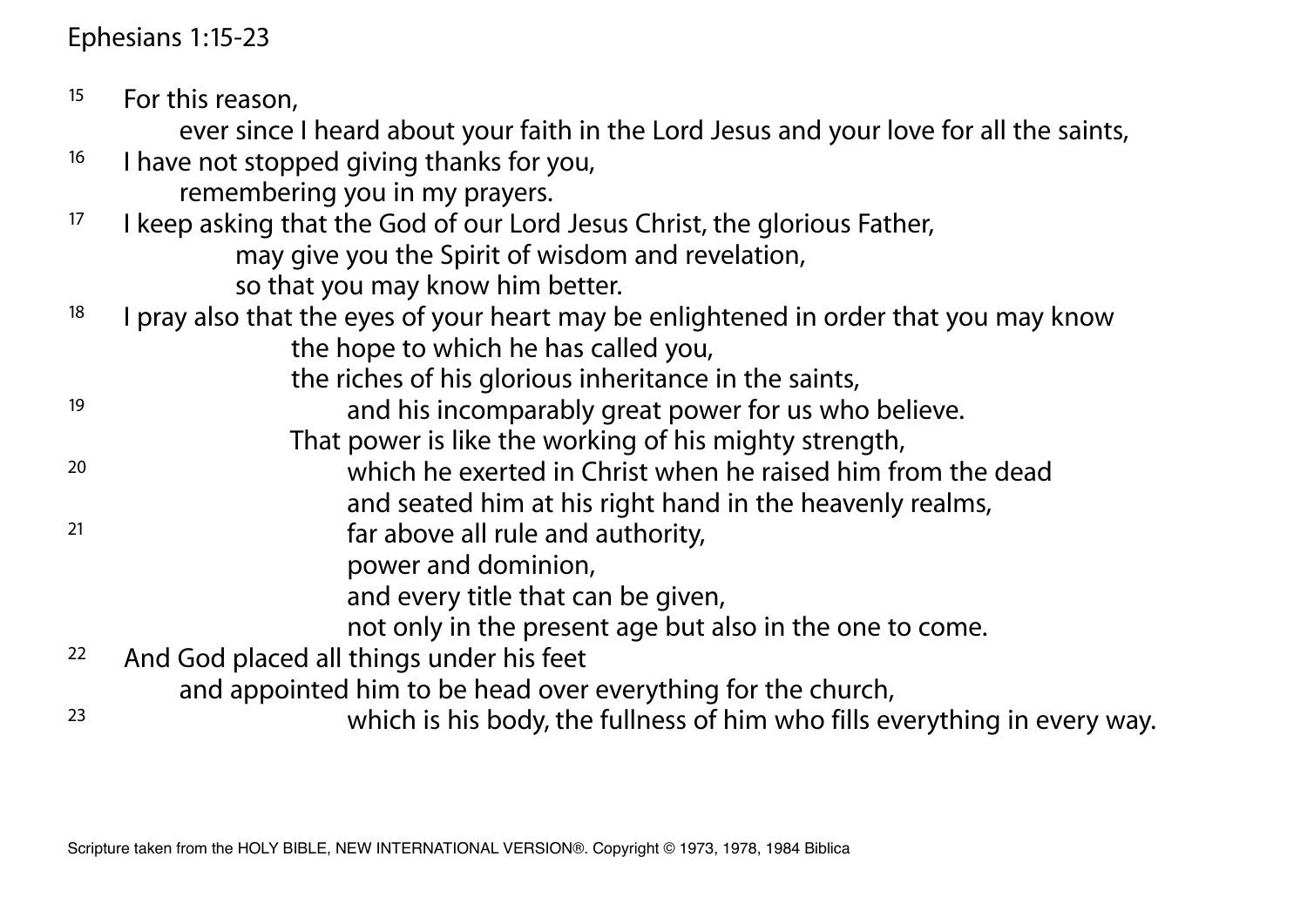# Ephesians 2:1-10

- <sup>1</sup> As for you, you were dead in your transgressions and sins,
- <sup>2</sup> in which you used to live when you followed the ways of this world and of the ruler of the kingdom of the air, the spirit who is now at work in those who are disobedient
- $3$  All of us also lived among them at one time, gratifying the cravings of our sinful nature and following its desires and thoughts. Like the rest, we were by nature objects of wrath.
- <sup>4</sup> But because of his great love for us, God, who is rich in mercy,
	- made us alive with Christ even when we were dead in transgressions
		- it is by grace you have been saved.
- <sup>6</sup> And God raised us up with Christ
	- and seated us with him in the heavenly realms in Christ Jesus,
- $7 \cdot$  in order that in the coming ages he might show the incomparable riches of his grace, expressed in his kindness to us in Christ Jesus.
- 8 For it is by grace you have been saved, through faith
	- and this not from yourselves, it is the gift of God –
- <sup>9</sup> not by works, so that no one can boast.
- 10 For we are God's workmanship,

created in Christ Jesus to do good works,

which God prepared in advance for us to do.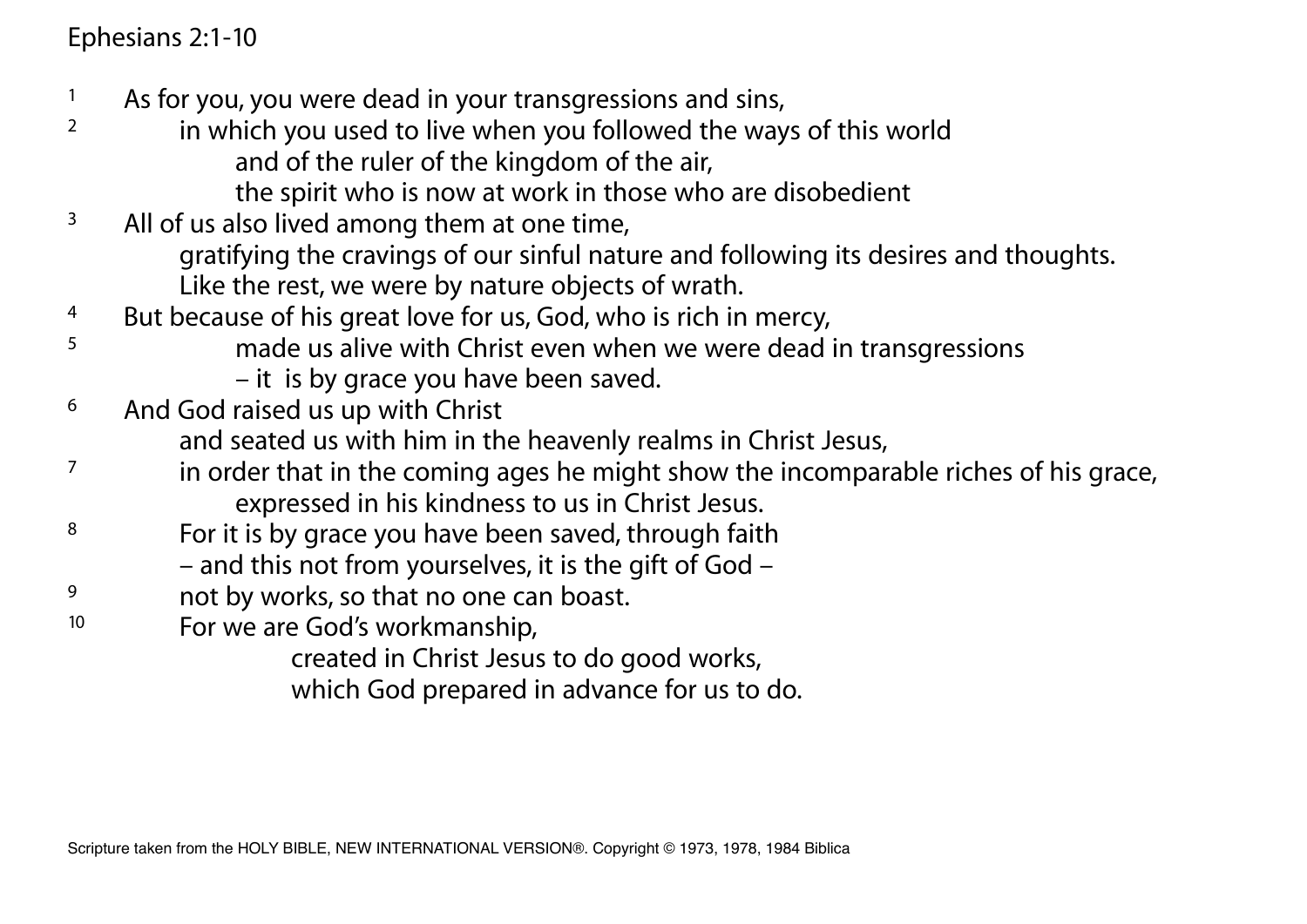### Ephesians 2:11-15

- $11$  Therefore, remember that formerly you who are Gentiles by birth and called "uncircumcised" by those who call themselves "the circumcision" (that done in the body by the hands of men) –<br><sup>12</sup> remember that at that time you were separate from Chri
- remember that at that time you were separate from Christ, excluded from citizenship in Israel and foreigners to the covenants of the promise, without hope and without God in the world.
- 13 But now in Christ Jesus

you who once were far away have been brought near through the blood of Christ.

<sup>14</sup> For he himself is our peace,

who has made the two one and has destroyed the barrier,

the dividing wall of hostility,

<sup>15</sup> by abolishing in his flesh the law with its commandments and regulations.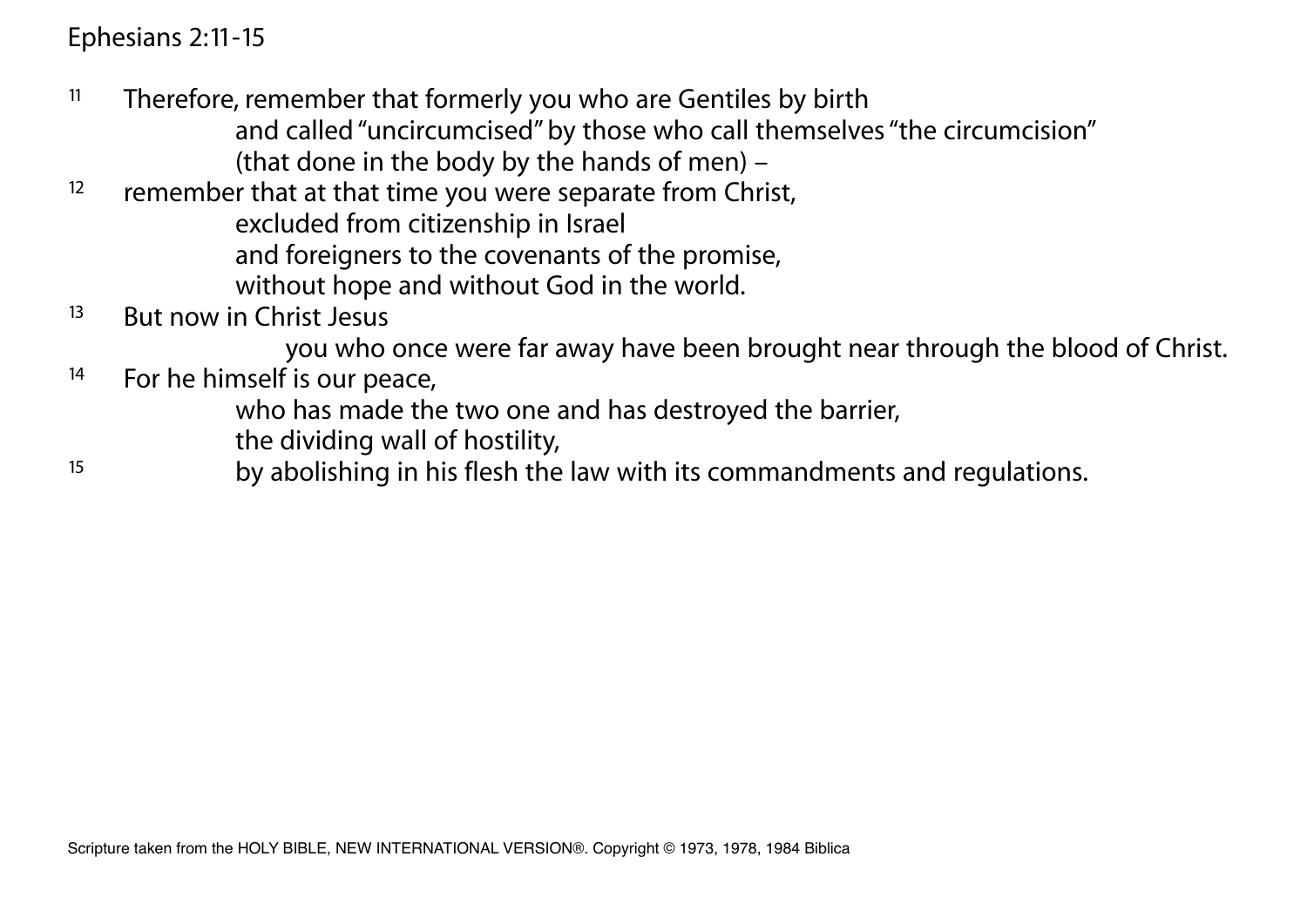His purpose was to create in himself one new man out of the two, thus making peace,

- <sup>16</sup> and in this one body to reconcile both of them to God through the cross, by which he put to death their hostility.
- <sup>17</sup> He came and preached peace to you who were far away and peace to those who were near.<br><sup>18</sup> Eor through him we both have access to the Eather by one Spirit
- For through him we both have access to the Father by one Spirit.

### 19 Consequently,

you are no longer foreigners and aliens,

but fellow citizens with God's people and members of God's household,

- 20 built on the foundation of the apostles and prophets, with Christ Jesus himself as the chief cornerstone.
- $21$  In him the whole building is joined together and rises to become a holy temple in the Lord.<br>And in him you too are boing built together to
- And in him you too are being built together to become a dwelling

in which God lives by his Spirit.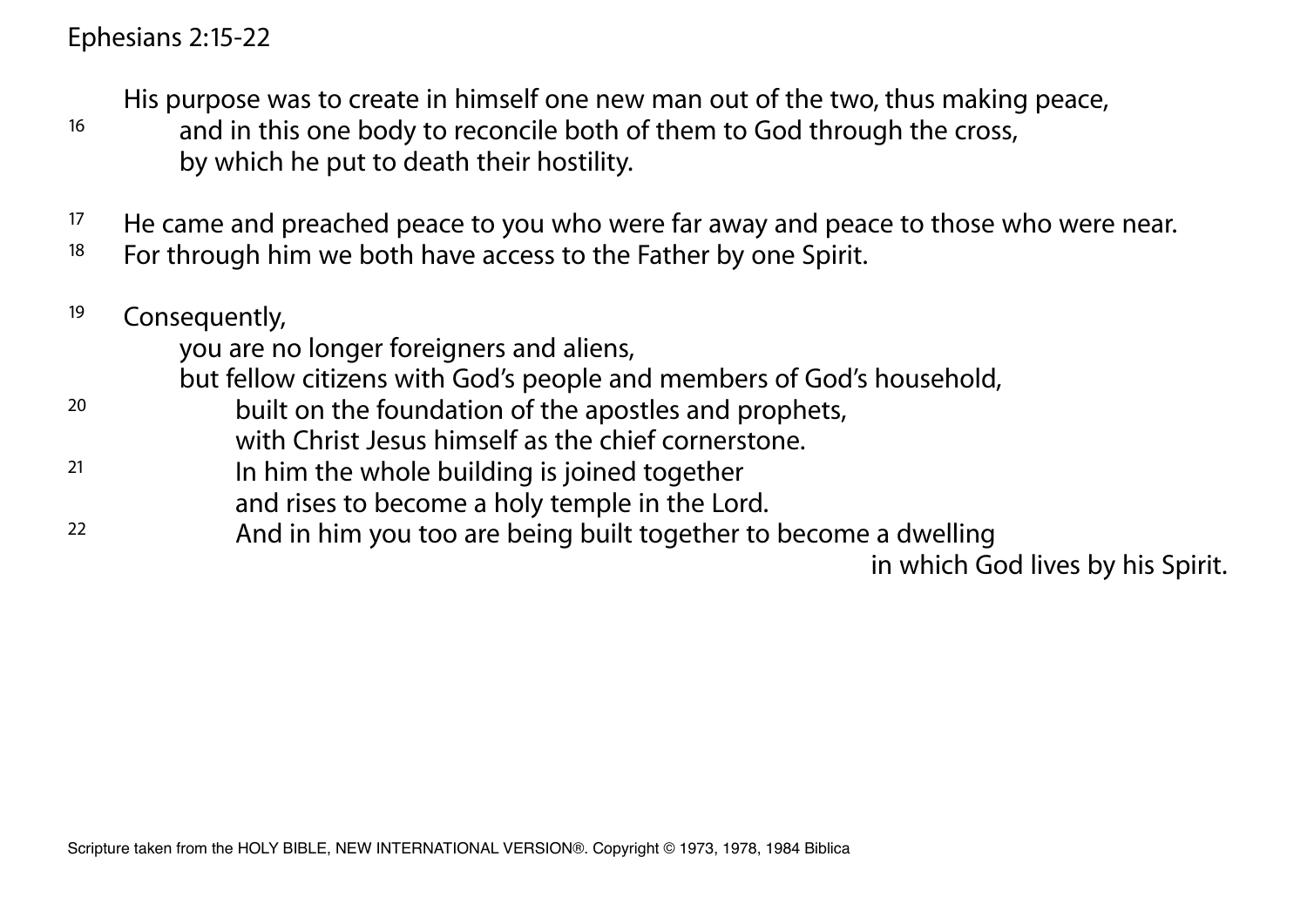Ephesians 3:1-6

- 1 For this reason I, Paul,
	- the prisoner of Christ Jesus for the sake of you Gentiles –
- <sup>2</sup> Surely you have heard about the administration of God's grace
	- that was given to me for you,
- <sup>3</sup> that is, the mystery made known to me by revelation,
	- as I have already written briefly.
- <sup>4</sup> In reading this, then,
	- you will be able to understand my insight into the mystery of Christ,
- 5 which was not made known to men in other generations
	- as it has now been revealed by the Spirit to God's holy apostles and prophets.
- 6 This mystery is that through the gospel
	- the Gentiles are heirs together with Israel,
	- members together of one body,
	- and sharers together in the promise in Christ Jesus.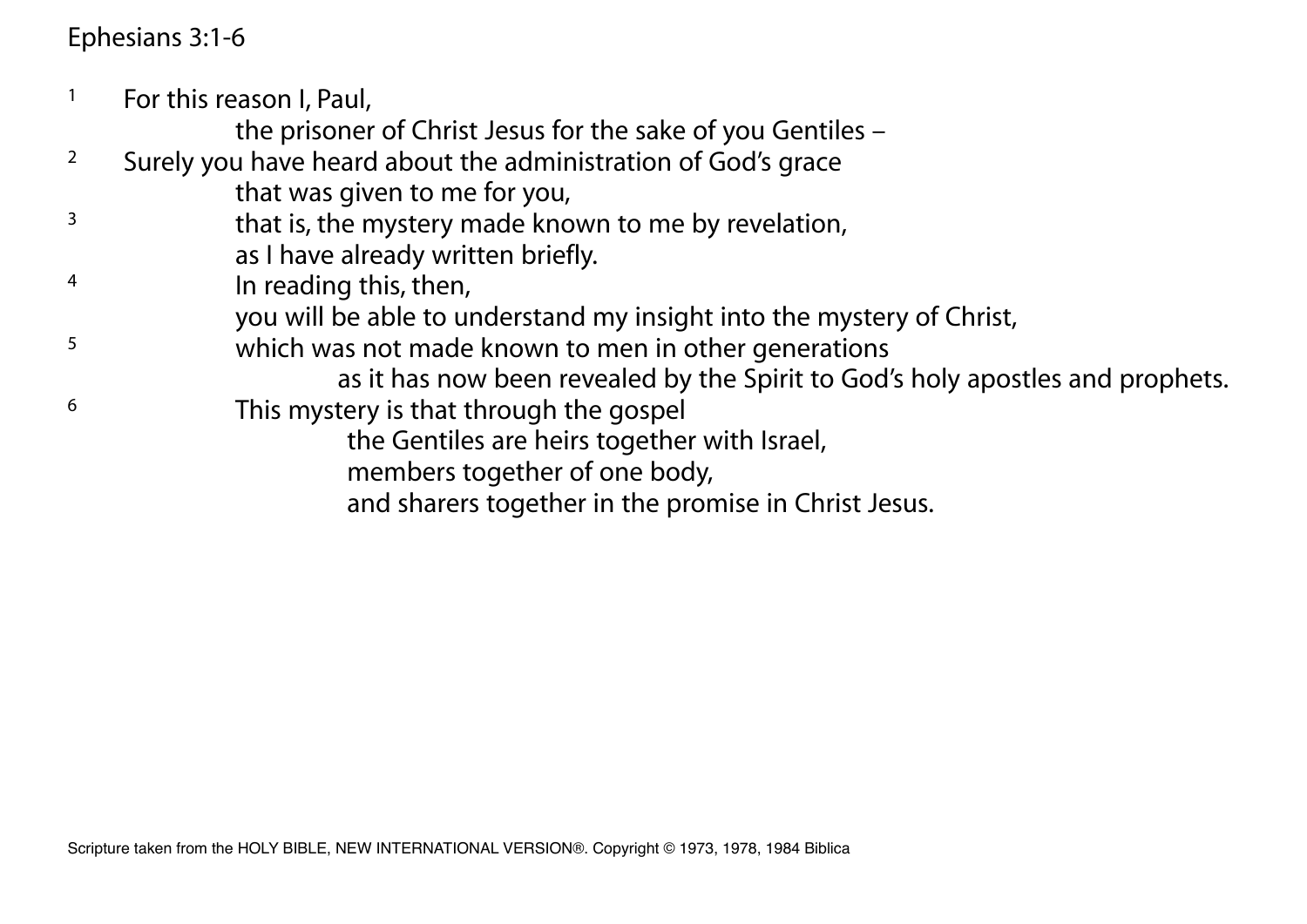Ephesians 3:7-13

 $7$  I became a servant of this gospel

by the gift of God's grace given me through the working of his power.

8 Although I am less than the least of all God's people,

this grace was given me:

to preach to the Gentiles the unsearchable riches of Christ,

<sup>9</sup> and to make plain to everyone the administration of this mystery, which for ages past was kept hidden in God, who created all things.

 $10$  His intent was that now, through the church, the manifold wisdom of God should be made known to the rulers and authorities in the heavenly realms,  $11$  according to his eternal purpose which he accomplished in Christ Jesus our Lord.  $12$  In him and through faith in him we may approach God with freedom and confidence. I ask you, therefore,

not to be discouraged because of my sufferings for you, which are for your glory.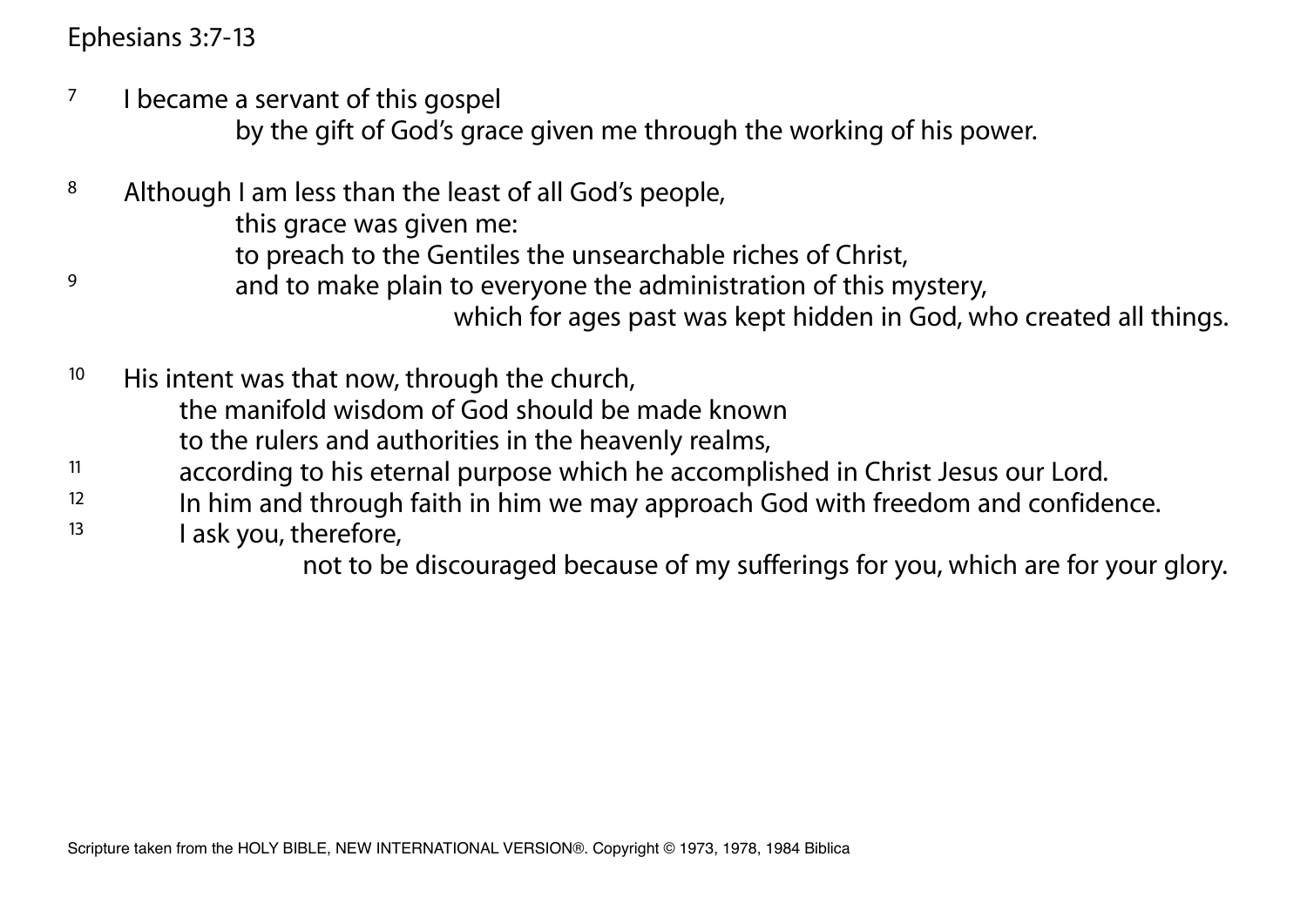#### Ephesians 3:14-21

- <sup>14</sup> For this reason I kneel before the Father,
- <sup>15</sup> from whom his whole family in heaven and on earth derives his name.
- 16 I pray that out of his glorious riches
	- he may strengthen you with power through his Spirit in your inner being,
- 17 so that Christ may dwell in your hearts through faith.
- And I pray that you, being rooted and established in love,
- 18 may have power, together with all the saints,
	- to grasp how wide and long and high and deep is the love of Christ,
- 19 and to know this love that surpasses knowledge
	- that you may be filled to the measure of all the fullness of God.
- <sup>20</sup> Now to him who is able to do immeasurably more than all we ask or imagine, according to his power that is at work within us,
- <sup>21</sup> to him be glory in the church and in Christ Jesus throughout all generations,

for ever and ever! Amen.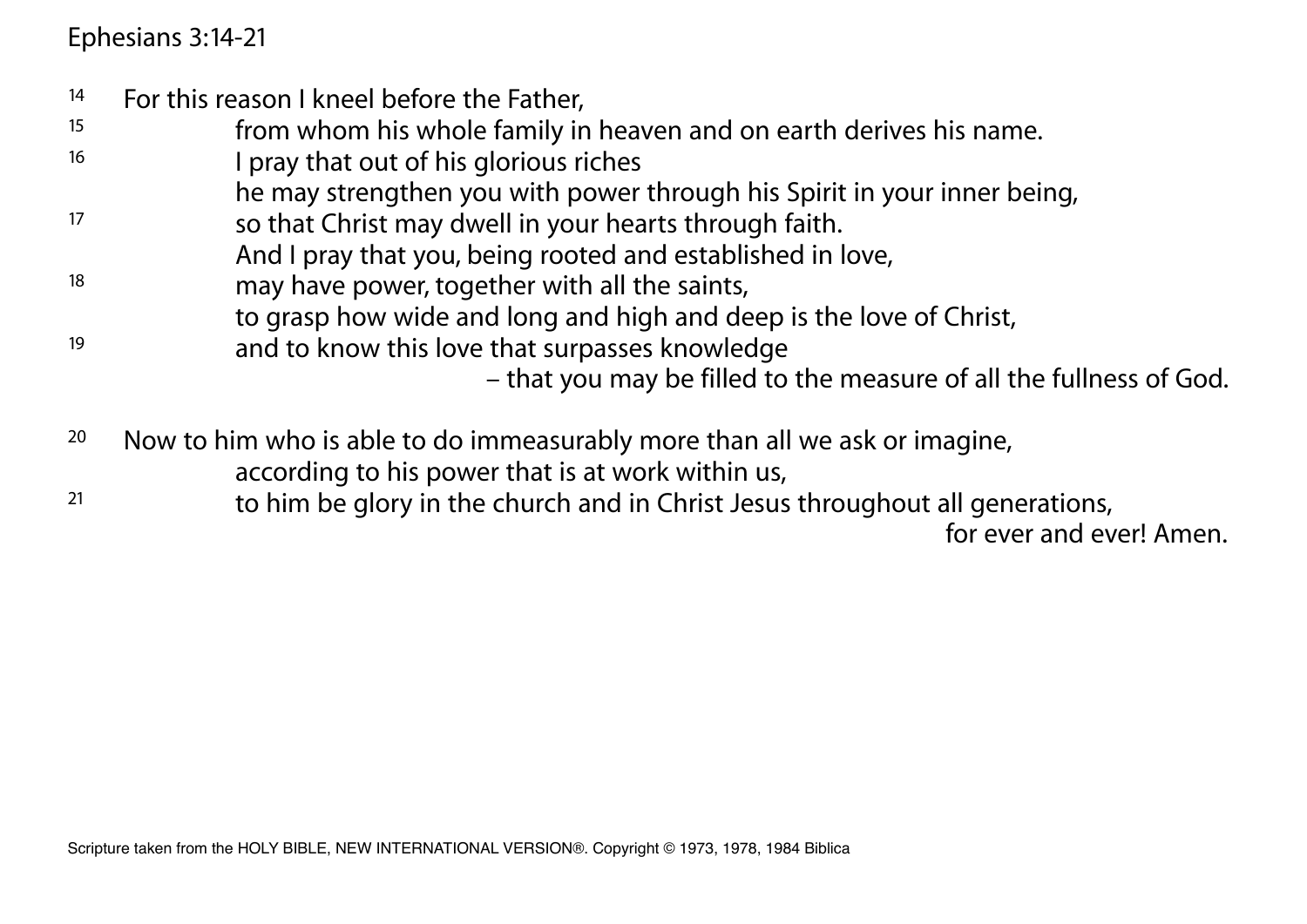Ephesians 4:1-6

- <sup>1</sup> As a prisoner for the Lord, then, I urge you to live a life worthy of the calling you have received.
- <sup>2</sup> Be completely humble and gentle; be patient, bearing with one another in love.
- <sup>3</sup> Make every effort to keep the unity of the Spirit through the bond of peace.
- <sup>4</sup> There is one body and one Spirit
	- just as you were called to one hope when you were called –
- <sup>5</sup> one Lord, one faith, one baptism;
- $6$  one God and Father of all,

who is over all and through all and in all.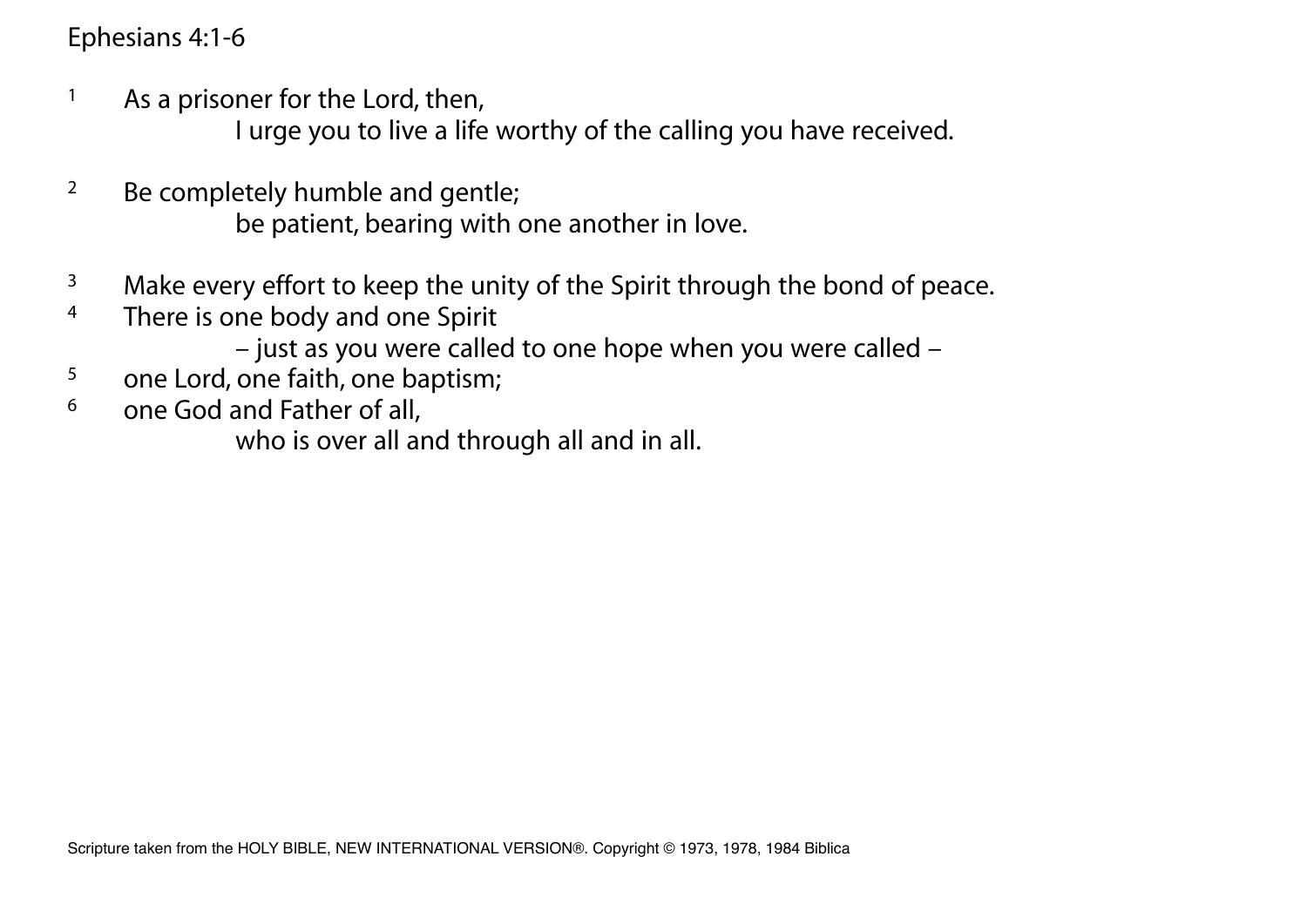Ephesians 4:7-16

- $7$  But to each one of us grace has been given as Christ apportioned it.
- $8$  This is why it says:

"When he ascended on high, he led captives in his train and gave gifts to men."

9 (What does "he ascended" mean except that

he also descended to the lower, earthly regions?

<sup>10</sup> He who descended is the very one who ascended higher than all the heavens,

in order to fill the whole universe.)

- $11$  It was he who gave some to be apostles, some to be prophets, some to be evangelists, and some to be pastors and teachers,
- <sup>12</sup> to prepare God's people for works of service, so that the body of Christ may be built up<br>13
- until we all reach unity in the faith
	- and in the knowledge of the Son of God and become mature,

attaining to the whole measure of the fullness of Christ.<br>Then we will no longer be infants, tossed back and forth by t

- Then we will no longer be infants, tossed back and forth by the waves, and blown here and there by every wind of teaching
	- and by the cunning and craftiness of men in their deceitful scheming.
- <sup>15</sup> Instead, speaking the truth in love,

we will in all things grow up into him who is the Head, that is, Christ.

<sup>16</sup> From him the whole body,

joined and held together by every supporting ligament,

grows and builds itself up in love, as each part does its work.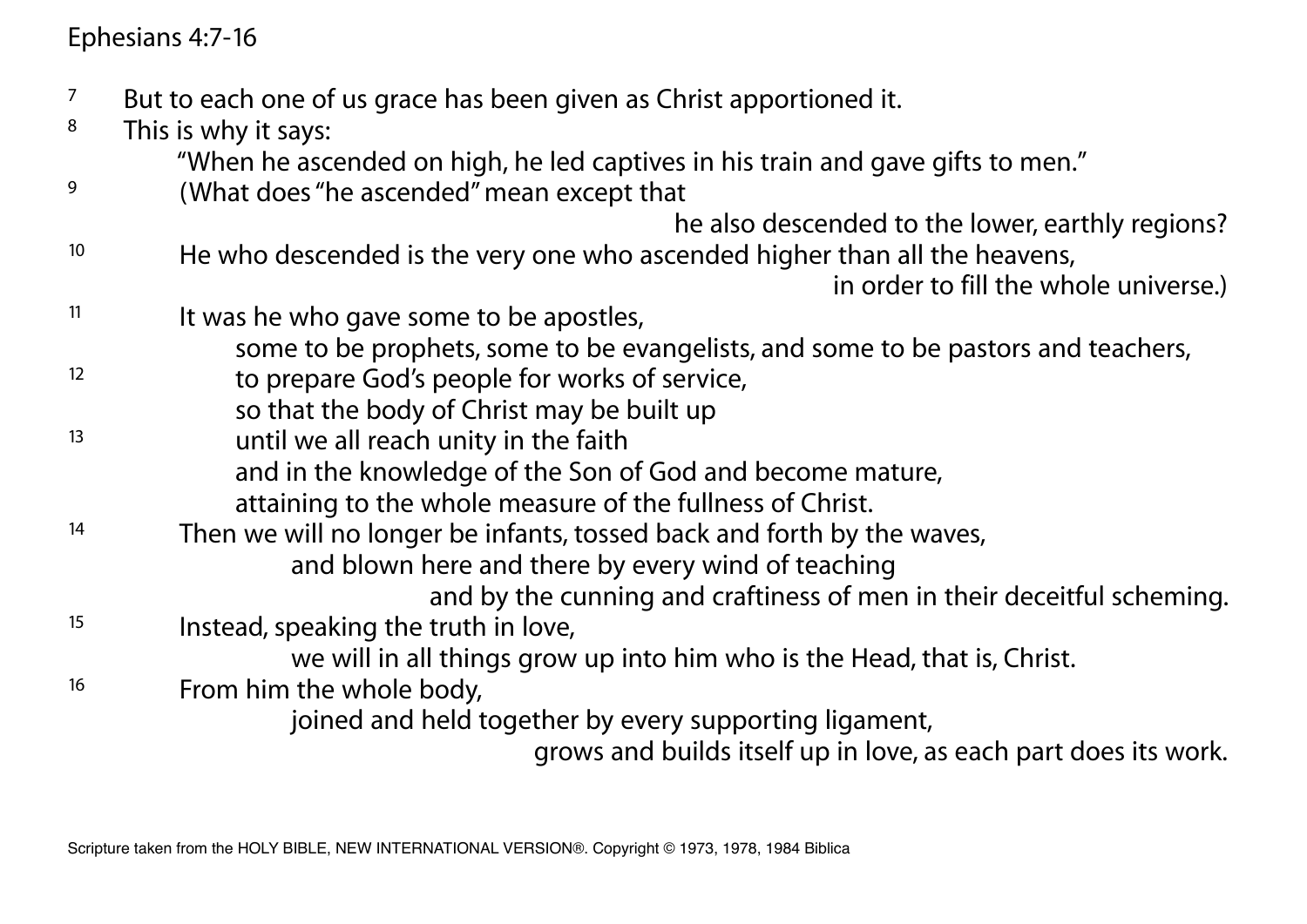Ephesians 4:17-24

<sup>17</sup> So I tell you this, and insist on it in the Lord,

that you must no longer live as the Gentiles do,

in the futility of their thinking.

<sup>18</sup> They are darkened in their understanding and separated from the life of God

because of the ignorance that is in them due to the hardening of their hearts.

19 Having lost all sensitivity,

they have given themselves over to sensuality

so as to indulge in every kind of impurity,

- with a continual lust for more.
- <sup>20</sup> You, however, did not come to know Christ that way.
- <sup>21</sup> Surely you heard of him and were taught in him in accordance with the truth that is in Jesus.
- 22 You were taught,

with regard to your former way of life,

to put off your old self,

which is being corrupted by its deceitful desires;

- 23 to be made new in the attitude of your minds;
- 24 and to put on the new self,

created to be like God in true righteousness and holiness.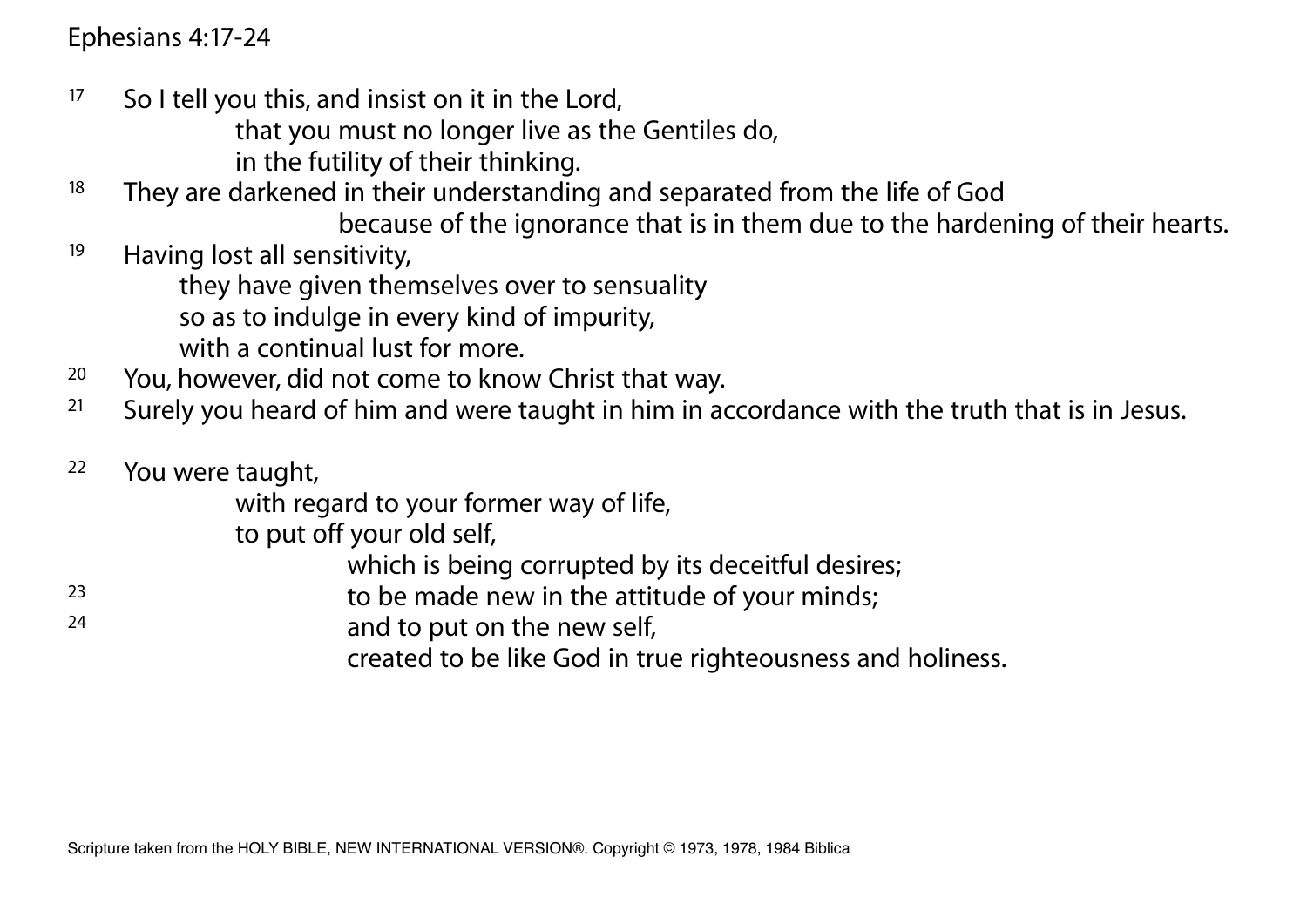### Ephesians 4:25-32

- <sup>25</sup> Therefore each of you must put off falsehood and speak truthfully to his neighbour, for we are all members of one body.
- 26 "In your anger do not sin":
	- Do not let the sun go down while you are still angry,
- 27 and do not give the devil a foothold.
- $28$  He who has been stealing must steal no longer, but must work, doing something useful with his own hands,

that he may have something to share with those in need.

- <sup>29</sup> Do not let any unwholesome talk come out of your mouths, but only what is helpful for building others up according to their needs, that it may benefit those who listen.
- <sup>30</sup> And do not grieve the Holy Spirit of God,

with whom you were sealed for the day of redemption.

<sup>31</sup> Get rid of all bitterness.

rage and anger, brawling and slander,

along with every form of malice.

<sup>32</sup> Be kind and compassionate to one another,

forgiving each other,

just as in Christ God forgave you.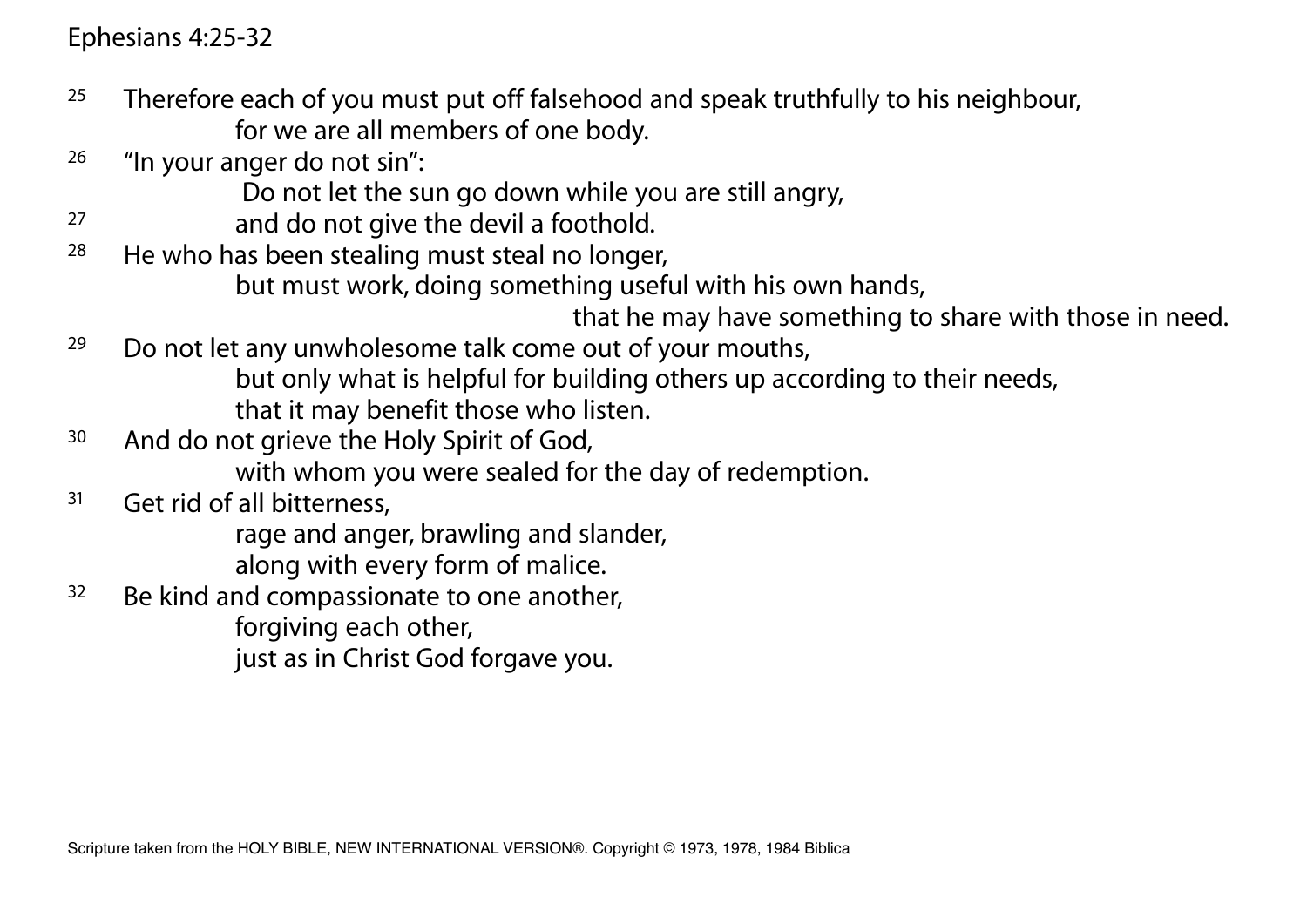Ephesians 5:1-7

- <sup>1</sup> Be imitators of God, therefore, as dearly loved children
- <sup>2</sup> and live a life of love.
	- just as Christ loved us
	- and gave himself up for us as a fragrant offering and sacrifice to God.
- <sup>3</sup> But among you there must not be even a hint of sexual immorality,
	- or of any kind of impurity,
	- or of greed, because these are improper for God's holy people.
- 4 Nor should there be obscenity,

 foolish talk or coarse joking, which are out of place, but rather thanksgiving.

 $5$  For of this you can be sure:

No immoral, impure or greedy person

– such a man is an idolater –

- has any inheritance in the kingdom of Christ and of God.
- $6$  Let no one deceive you with empty words,
	- for because of such things God's wrath comes on those who are disobedient.
- 7 Therefore do not be partners with them.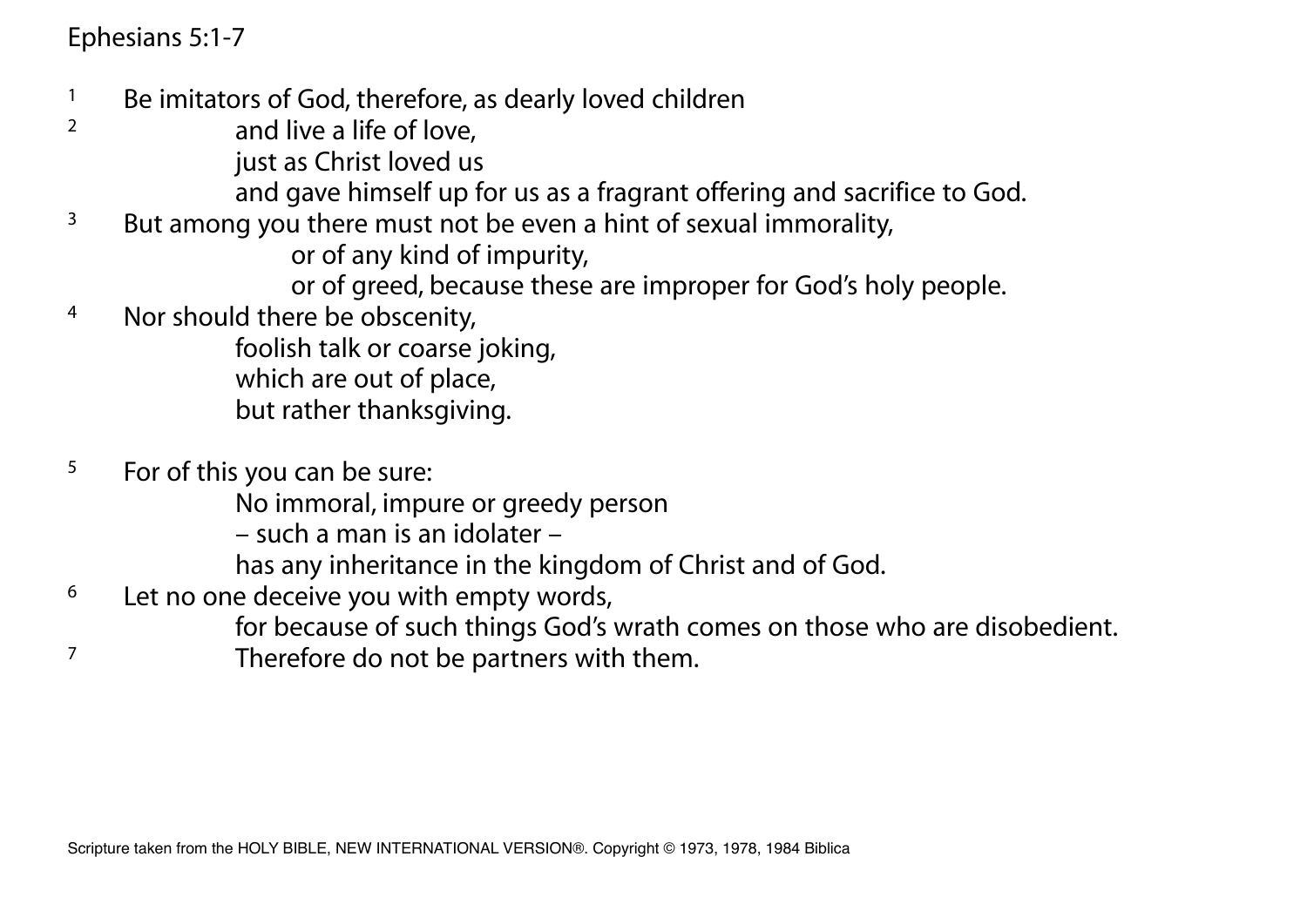Ephesians 5:8-14

8 For you were once darkness,

but now you are light in the Lord.

Live as children of light

- <sup>9</sup> (for the fruit of the light consists in all goodness, righteousness and truth) 10 and find out what pleases the Lord.
- <sup>11</sup> Have nothing to do with the fruitless deeds of darkness, but rather expose them.
- $12$  For it is shameful even to mention what the disobedient do in secret.
- <sup>13</sup> But everything exposed by the light becomes visible,<br><sup>14</sup> for it is light that makes everything visible
- for it is light that makes everything visible.

This is why it is said:

"Wake up, O sleeper, rise from the dead, and Christ will shine on you."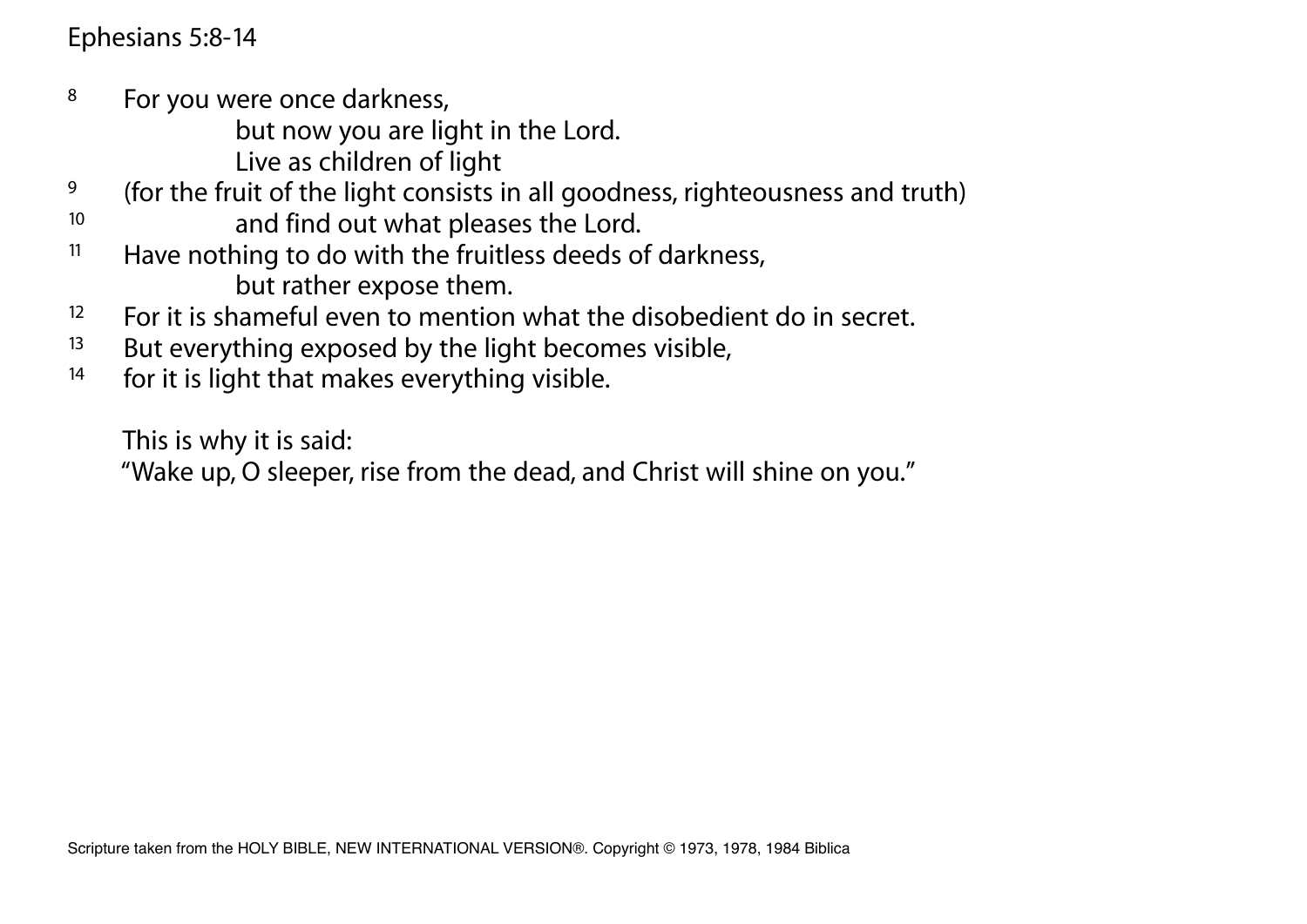#### Ephesians 5:15-20

- $15$  Be very careful, then, how you live
	- not as unwise but as wise,
- 16 making the most of every opportunity, because the days are evil.
- <sup>17</sup> Therefore do not be foolish, but understand what the Lord's will is.
- $18$  Do not get drunk on wine, which leads to debauchery. Instead, be filled with the Spirit.
- 19 Speak to one another with psalms, hymns and spiritual songs. Sing and make music in your heart to the Lord,
- 20 always giving thanks to God the Father for everything, in the name of our Lord Jesus Christ.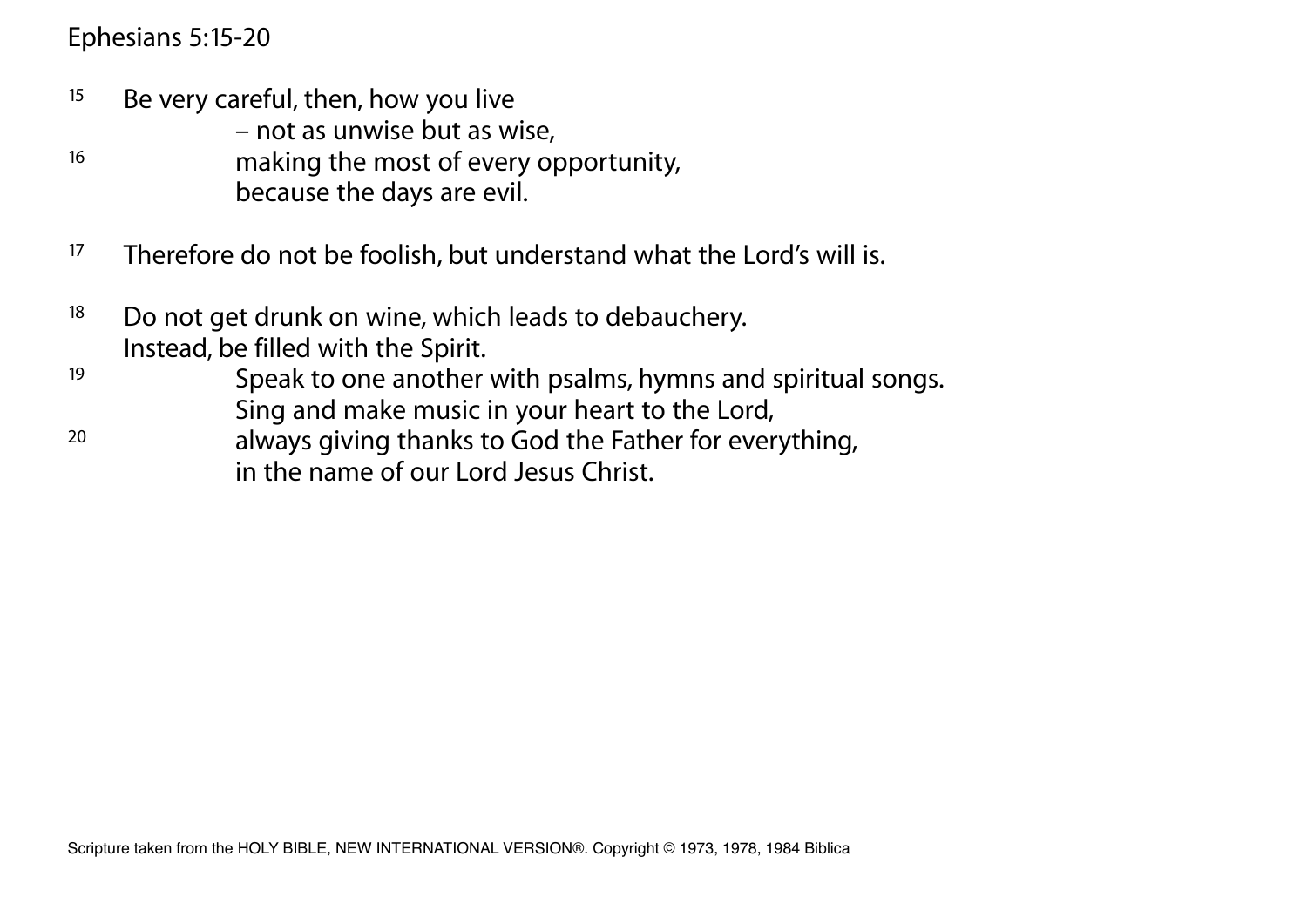Ephesians 5:21-33

- <sup>21</sup> Submit to one another out of reverence for Christ.
- <sup>22</sup> Wives, submit to your husbands as to the Lord.
- $23$  For the husband is the head of the wife as Christ is the head of the church,

his body, of which he is the Savior.

24 Now as the church submits to Christ,

so also wives should submit to their husbands in everything.

25 Husbands, love your wives,

just as Christ loved the church and gave himself up for her <sup>26</sup> to make her holy, cleansing her by the washing with water through the word,<br>and to prosent her to bimself as a radiant church

- and to present her to himself as a radiant church, without stain or wrinkle or any other blemish, but holy and blameless.
- $28$  In this same way, husbands ought to love their wives as their own bodies. He who loves his wife loves himself.
- <sup>29</sup> After all, no one ever hated his own body, but he feeds and cares for it, just as Christ does the church  $-$  <sup>30</sup> for we are members of his body.
- <sup>31</sup> "For this reason a man will leave his father and mother and be united to his wife,

and the two will become one flesh."

- $32$  This is a profound mystery but I am talking about Christ and the church.
- <sup>33</sup> However, each one of you also must love his wife as he loves himself,

and the wife must respect her husband.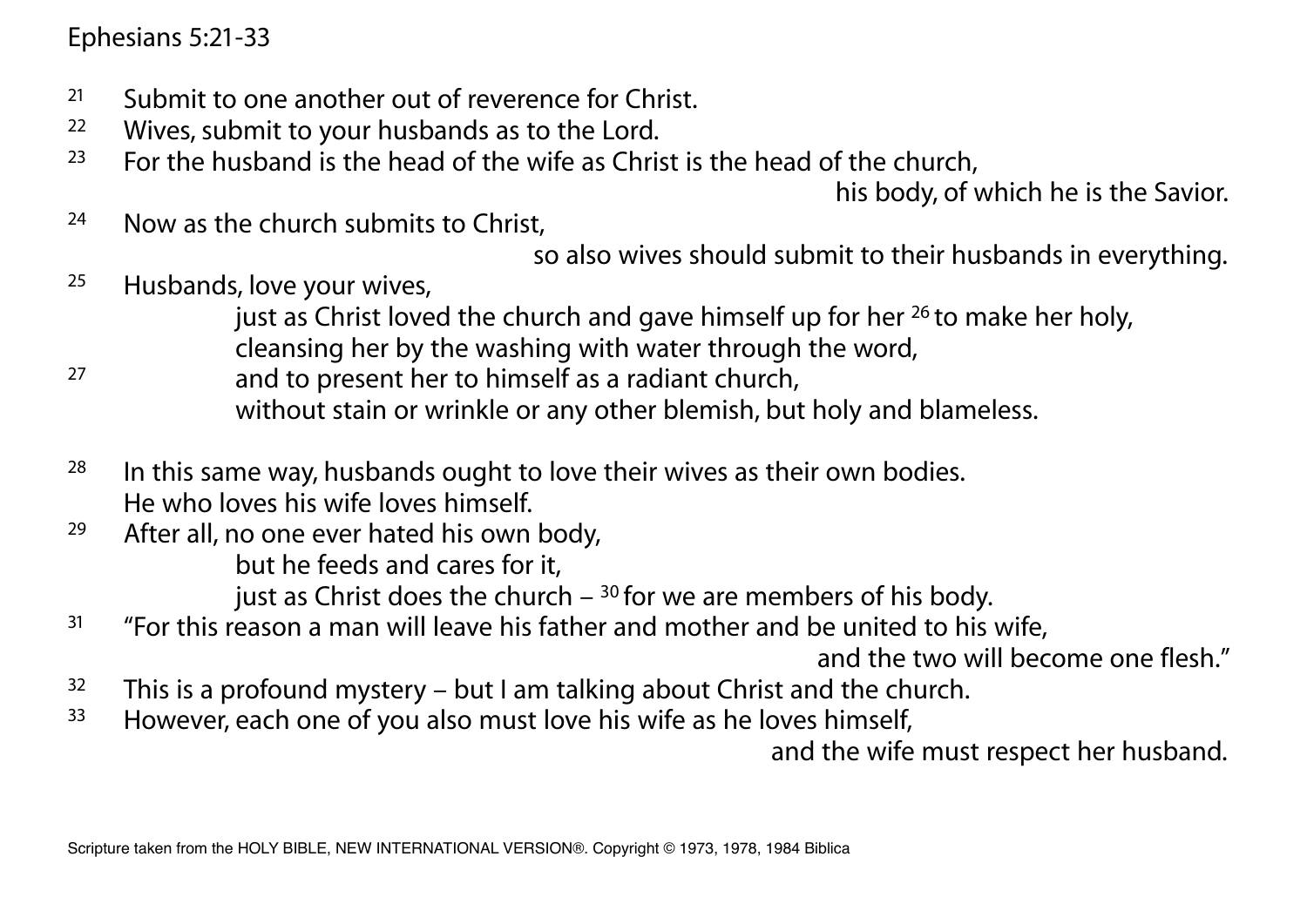# Ephesians 6:1-9

- <sup>1</sup> Children, obey your parents in the Lord, for this is right.
- <sup>2</sup> "Honor your father and mother" which is the first commandment with a promise – <sup>3</sup>"that it may go well with you and that you may enjoy long life on the earth."
- 4 Fathers, do not exasperate your children; instead, bring them up in the training and instruction of the Lord.
- <sup>5</sup> Slaves, obey your earthly masters with respect and fear, and with sincerity of heart, just as you would obey Christ.
- $6$  Obey them not only to win their favor when their eye is on you, but like slaves of Christ,
	- doing the will of God from your heart.
- <sup>7</sup> Serve wholeheartedly,
	- as if you were serving the Lord, not men,
- <sup>8</sup> because you know that the Lord will reward everyone for whatever good he does, whether he is slave or free.
- <sup>9</sup> And masters, treat your slaves in the same way.
	- Do not threaten them,
	- since you know that he who is both their Master and yours is in heaven, and there is no favoritism with him.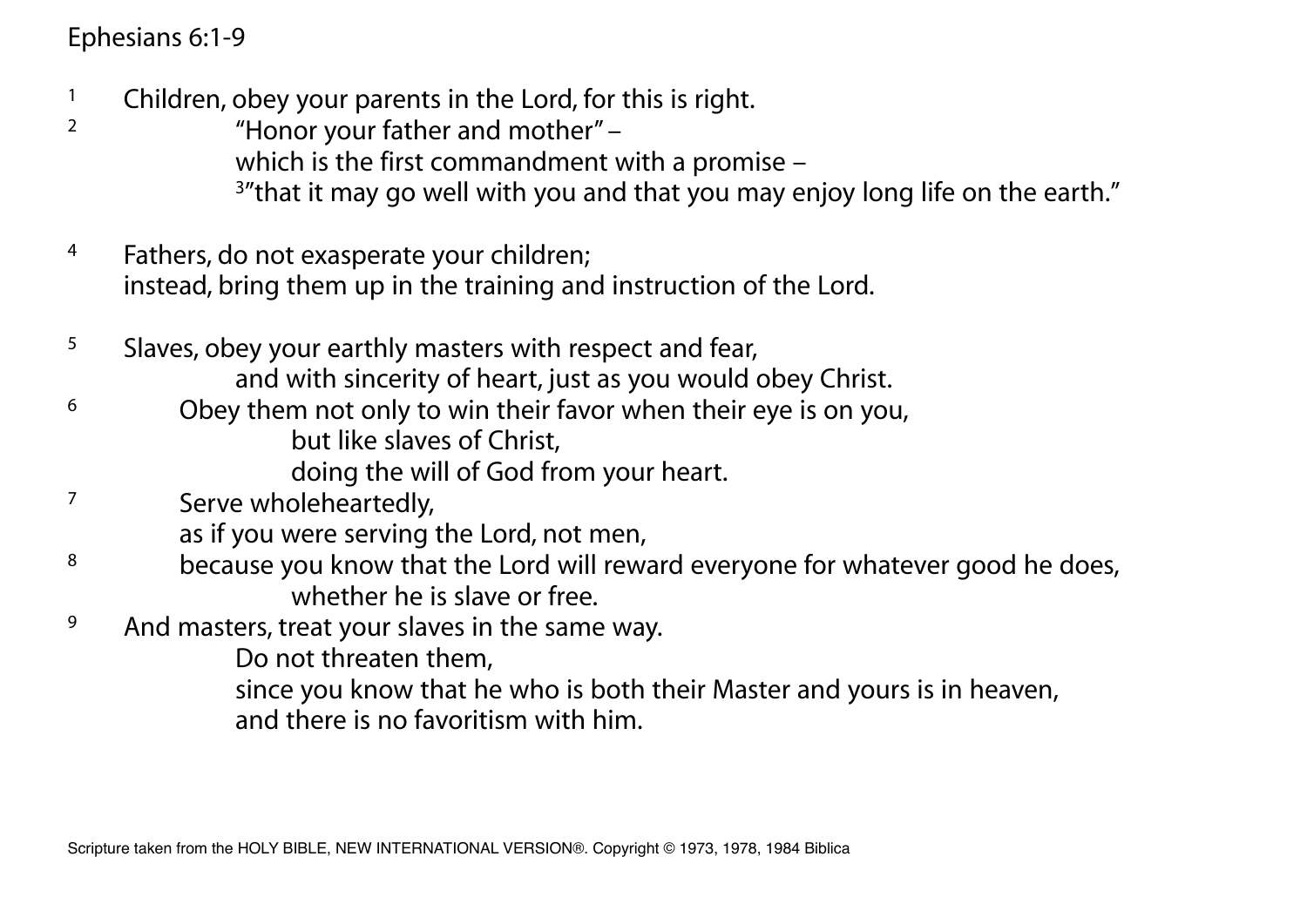# Ephesians 6:10-18

- $10$  Finally, be strong in the Lord and in his mighty power.
- <sup>11</sup> Put on the full armor of God so that you can take your stand against the devil's schemes.
- <sup>12</sup> For our struggle is not against flesh and blood,
	- but against the rulers, against the authorities,
	- against the powers of this dark world
	- and against the spiritual forces of evil in the heavenly realms.
- <sup>13</sup> Therefore put on the full armor of God,

so that when the day of evil comes,

you may be able to stand your ground,

and after you have done everything, to stand.

# 14 Stand firm then,

with the belt of truth buckled around your waist,

with the breastplate of righteousness in place,

- $15$  and with your feet fitted with the readiness that comes from the gospel of peace.
- <sup>16</sup> In addition to all this, take up the shield of faith,

with which you can extinguish all the flaming arrows of the evil one.

- 17 Take the helmet of salvation and the sword of the Spirit, which is the word of God.
- <sup>18</sup> And pray in the Spirit on all occasions with all kinds of prayers and requests.

With this in mind, be alert and always keep on praying for all the saints.